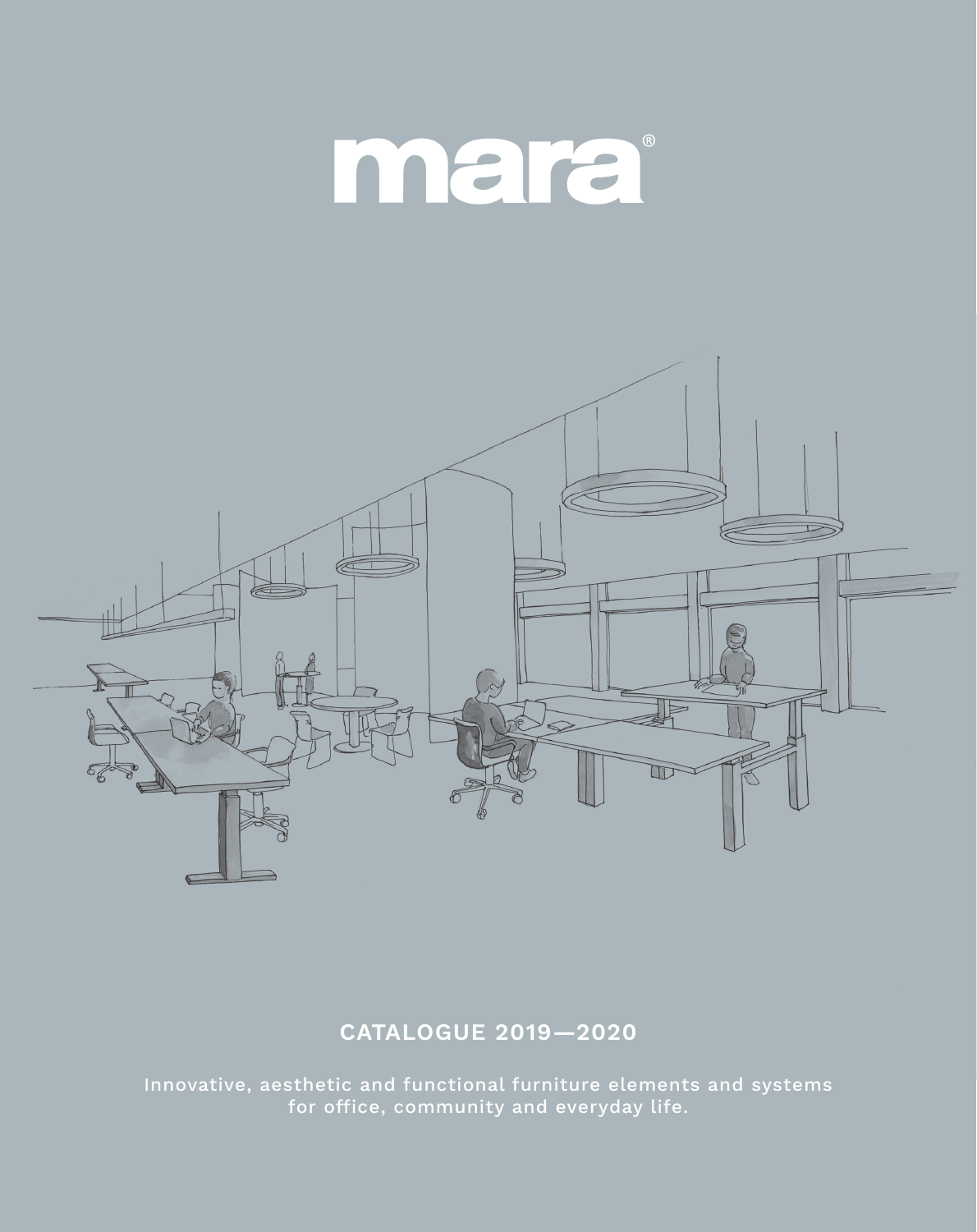

## AQUA

**Chair that combines the simplicity of shapes with lightness and practicality. The strong connotation to the typical chairs of the seventies is given by its organic forms. The use of contemporary colours and finishes thus creates a tasteful mix between past and future.**

Sedia che unisce la semplicità delle forme a leggerezza e praticità. La forte connotazione alle sedie tipiche degli anni Settanta è conferita dalle sue forme organiche. L'utilizzo di colori e finiture contemporanee crea un equilibrato incontro tra passato e presente.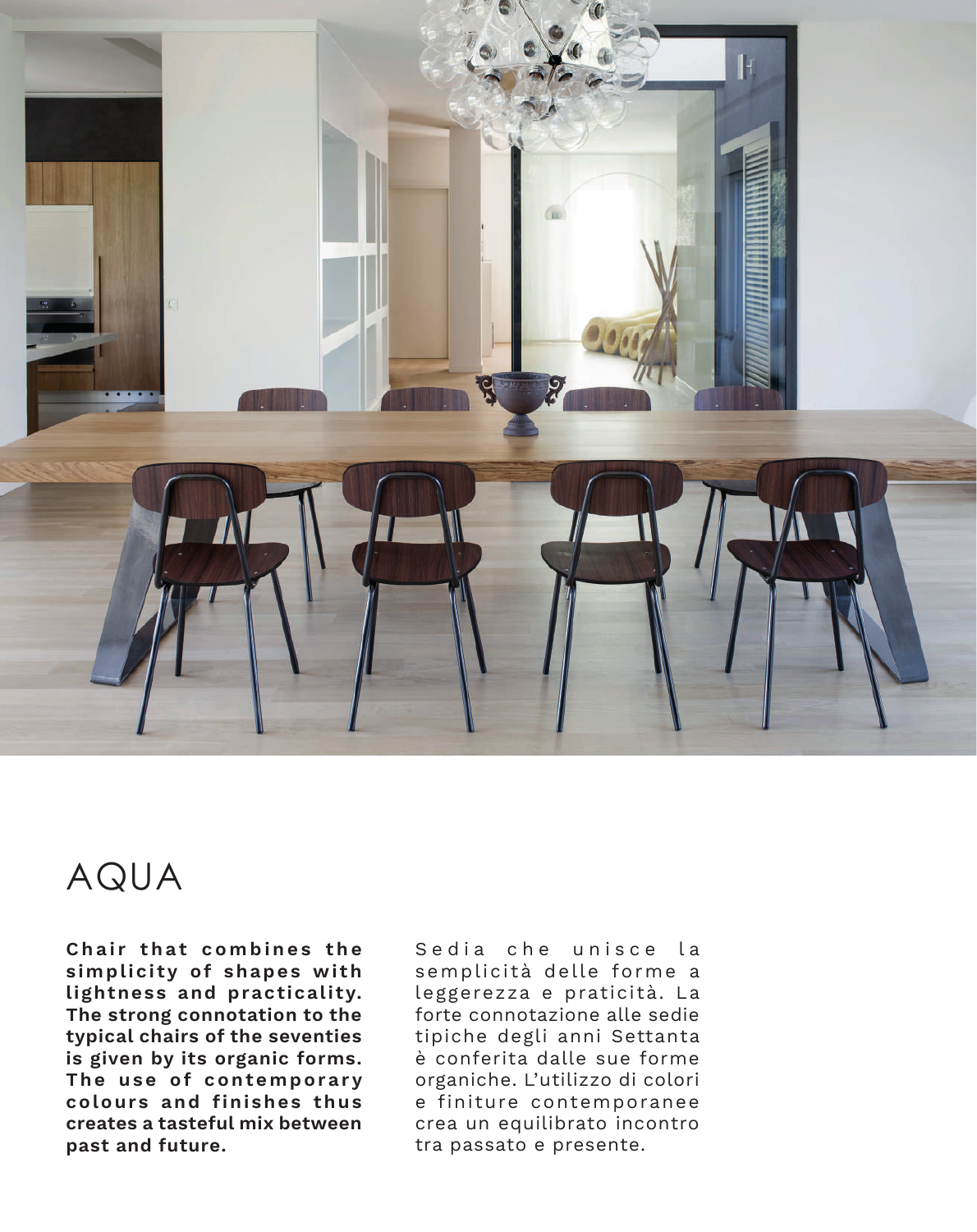#### **DESCRIPTION** / DESCRIZIONE

#### **en Chromed or powder coated steel tube frame. Seat and backrest are made of plywood covered in textured laminate.**

**it** Telaio in tubo d'acciaio cromato o verniciato. Sedile e schienale sono realizzati in multistrato rivestito in laminato texturizzato.



**eco-friendly**

#### **AQUA** art. 104



415 mm

**SEAT AND BACK** / SEDILE E SCHIENALE

510 mm

450 mm

#### **Laminate** Laminato





**teak walnut** noce

**black** nero

#### **FRAME** / STRUTTURA

**Powder coated steel, Chromed** Acciaio verniciato, Cromato



**100**

liscio RAL 9006





**116 smooth semi-glossy** liscio semilucido







**148**







RAL 9005

**296 textured** raggrinzato RAL 9010

**235 textured** raggrinzato RAL 7035

**131 textured** raggrinzato RAL 9006

**textured** raggrinzato RAL 7016 **120 textured** raggrinzato RAL 9005

**chromed** cromato